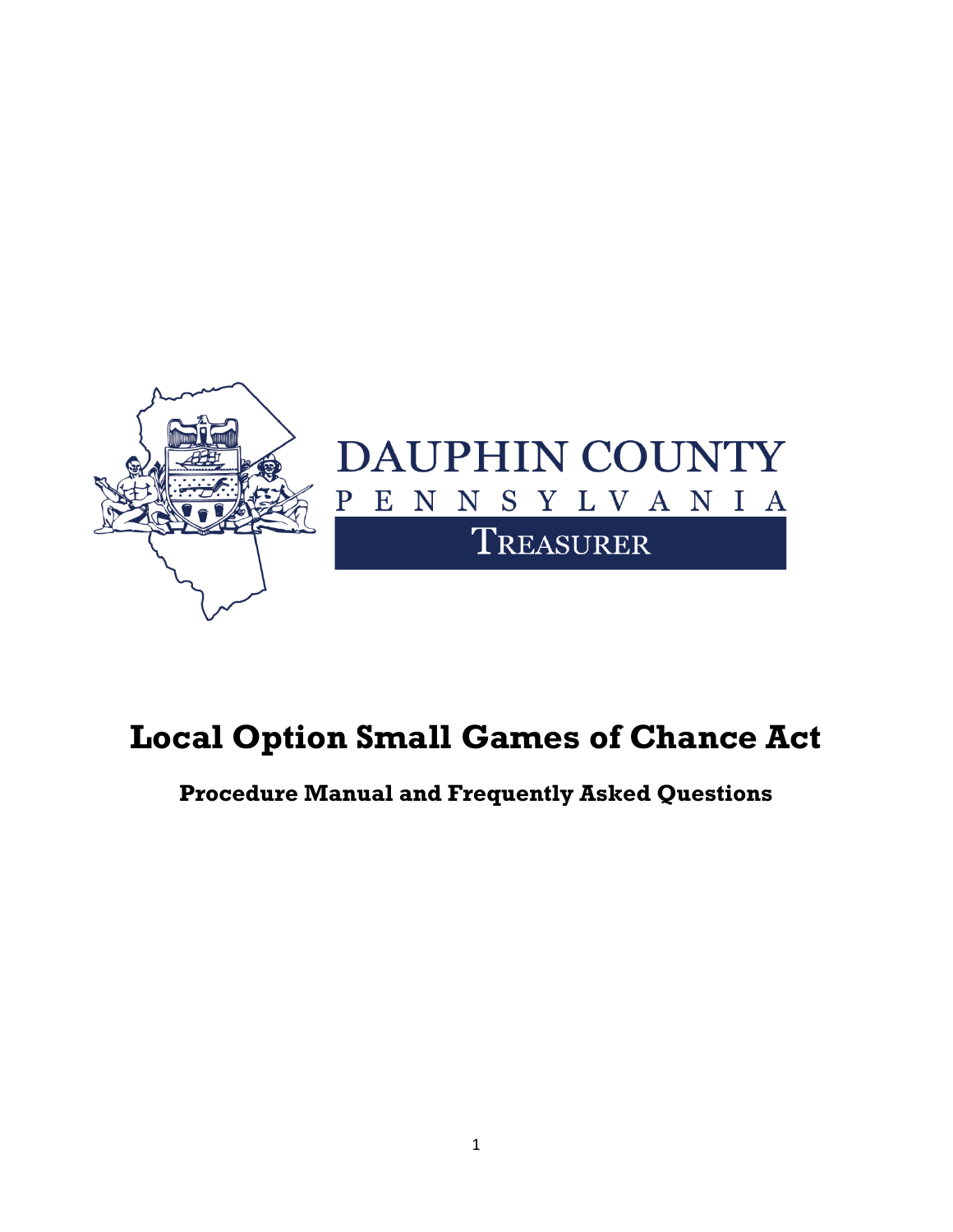## **Table of Contents**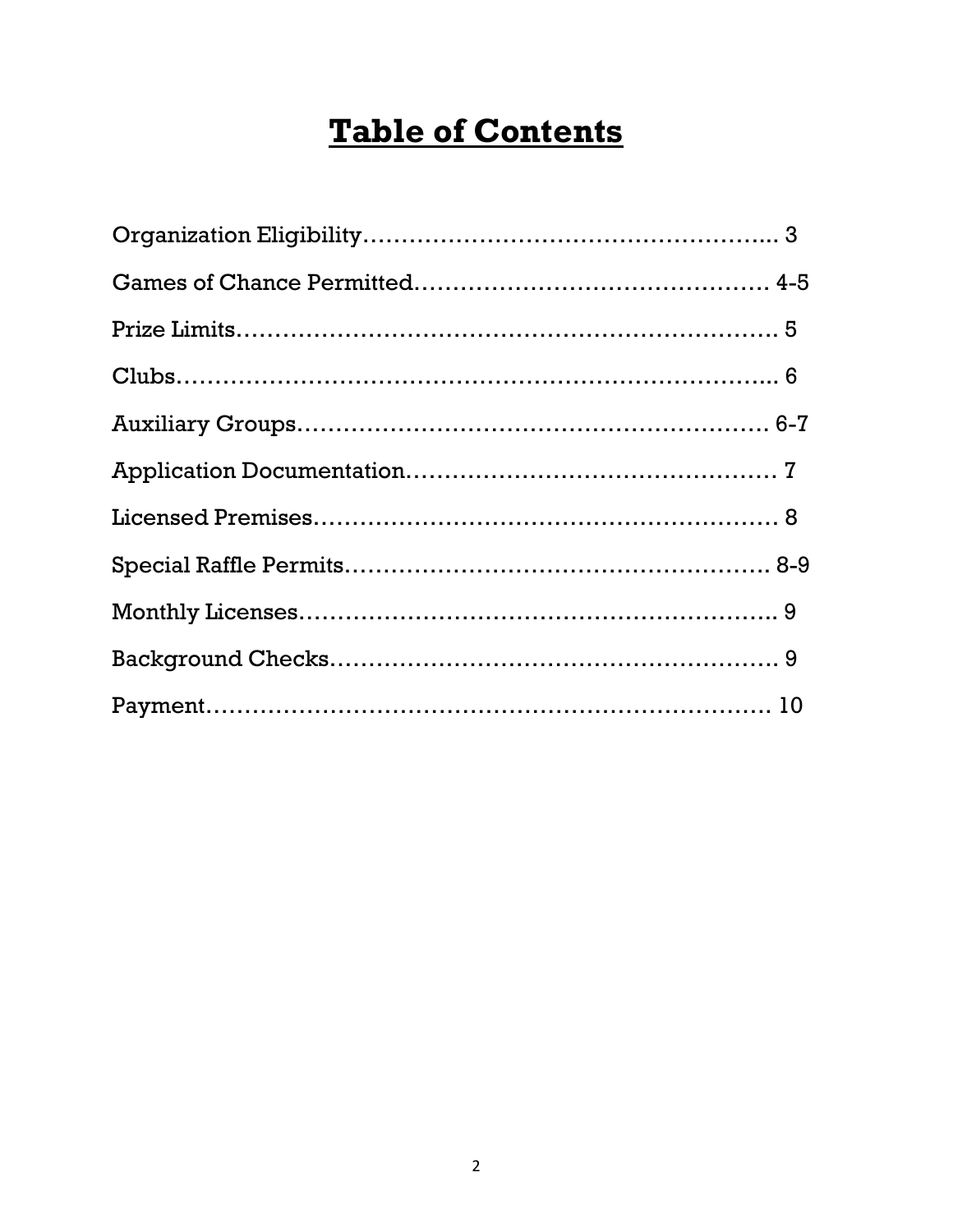| <b>IS OUR ORGANIZATION ELIGIBLE FOR A SMALL GAMES OF CHANCE LICENSE?</b>      |                                             |
|-------------------------------------------------------------------------------|---------------------------------------------|
| Has the organization been in existence for more than one year?                | If NO, the organization is not eligible for |
|                                                                               | a Small Games of Chance License.            |
| Does the organization qualify as one of the following?                        | If YES to any one (1) or more of these,     |
| A charitable organization that is a not-for profit group or body of           | the organization IS eligible for a Small    |
| persons which is created and exists for the purpose of                        | Games of Chance License.                    |
| performing a humane service; promoting the good and welfare                   |                                             |
| of the aged, poor, infirm or distressed; combating juvenile                   | If NO to ALL of these, the organization is  |
| delinquency or advancing the spiritual, mental, social and                    | not eligible for a Small Games of Chance    |
| physical improvement of young men and women.                                  | License.                                    |
| Civic or Service organization: any statewide, branch, lodge, or               |                                             |
| chapter of a not-for-profit (national or state) organization which            |                                             |
| is authorized to engage in a civic or service purpose within the              |                                             |
| Commonwealth, or a not-for-profit organization which is                       |                                             |
| recognized by its governing township as a civic or service                    |                                             |
| organization.                                                                 |                                             |
| Bona fide sportsmen's association, wildlife association, volunteer            |                                             |
| squad, federation or club                                                     |                                             |
| Volunteer Fire Company, volunteer rescue squad, volunteer                     |                                             |
| ambulance association or conservation association.                            |                                             |
| Bona fide senior citizen organization. (If bylaws or Articles of<br>$\bullet$ |                                             |
| Incorporation do not exist, senior citizen organizations may                  |                                             |
| submit alternate documents for proof of purpose.)                             |                                             |
| Nonprofit organizations established to promote and encourage                  |                                             |
| participation and support for extracurricular activities within the           |                                             |
| established primary and secondary public, private and parochial               |                                             |
| schools.                                                                      |                                             |
| Nonprofit organizations established to promote youth sports                   |                                             |
| activities.                                                                   |                                             |
| An affiliated nonprofit organization established by or affiliated             |                                             |
| with a Major League Baseball, National Hockey League, National                |                                             |
| Basketball Association or Major League Soccer team for the                    |                                             |
| purpose of raising funds for charity, which is qualified for an               |                                             |
| exemption under section 501(c)(3) of the Internal Revenue Code                |                                             |
| of 1986 (Public Law 99-514,26 U.S.C. § 101(c)(3).                             |                                             |
| Religious organization: A not-for-profit group or body of persons             |                                             |
| which is created and which exists for the predominant purpose                 |                                             |
| of regularly holding or conducting religious activities or religious          |                                             |
| education, without pecuniary benefit to any officer, member or                |                                             |
| shareholder except as reasonable compensation for actual                      |                                             |
| services rendered to the organization.                                        |                                             |
| A veterans organization: a congressionally chartered                          |                                             |
| organization within this Commonwealth, or any branch or lodge                 |                                             |
| or chapter or a nonprofit national or State organization within               |                                             |
| this Commonwealth, the membership of which consists of those                  |                                             |
| individuals who were members of the armed services or armed                   |                                             |
| forces of the United States. This also includes a home                        |                                             |
| association, affiliate or other nonprofit organization established            |                                             |
| by or in cooperation with the veterans organization to provide                |                                             |
| services to veterans or the community.                                        |                                             |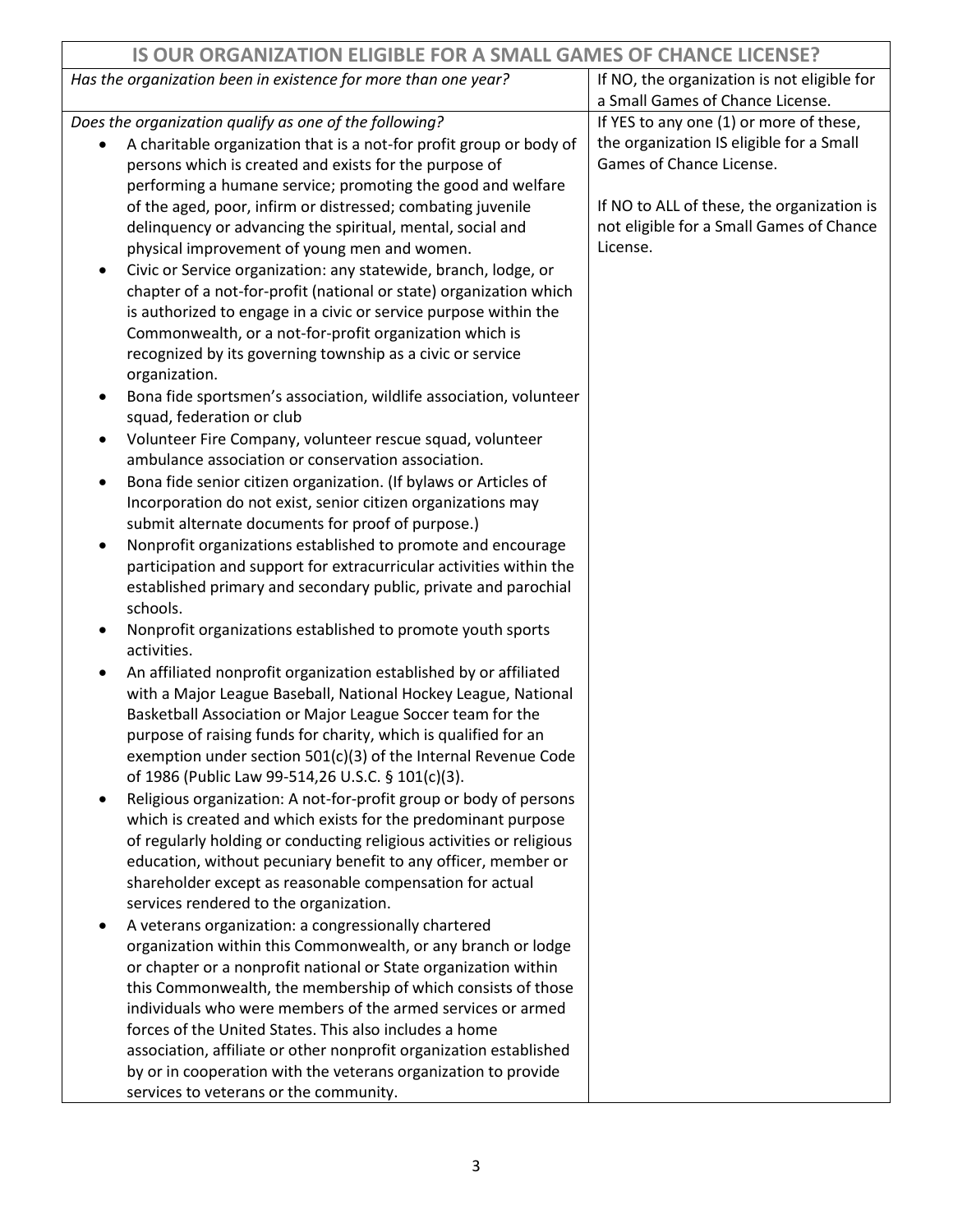| WHAT FORMS OF GAMES ARE ALLOWED?                                    |                                                     |
|---------------------------------------------------------------------|-----------------------------------------------------|
| <b>Pull-Tab Games</b>                                               | <b>Punchboards</b>                                  |
| A single folded or banded ticket or a strip ticket or               | A board, placard or other device designed as a grid |
| card with a face covered to conceal one or more                     | or set of columns, in which each section contains a |
| numbers or symbols, where one or more of each                       | hidden number or set of numbers, or other           |
| set of tickets or cards has been designated in                      | symbol, which determines the winning chances. A     |
| advance as a winner.                                                | prize is awarded to a player who selects a section  |
|                                                                     | containing a punch with a predetermined winning     |
|                                                                     | number or symbol.                                   |
| <b>Raffles</b>                                                      | <b>Weekly Drawings</b>                              |
| A game in which a participant buys a ticket for a                   | A game of chance in which a bona fide member        |
| chance at a prize with the winner determined by a                   | selects or receives a number or numbers for a       |
| random drawing of corresponding ticket stubs to                     | chance at a prize with the winner determined by     |
| take place at a location and date or dates printed                  | random drawing to take place on the licensed        |
| upon each tickets. These games include lotteries,                   | premises of the licensed eligible organization at   |
| but not daily or weekly drawings. Raffle winners                    | the end of a seven-day period. Weekly drawing       |
| may be determined by reference to drawings                          | members may be determined with the aid of a         |
| conducted by the department pursuant to the act                     | passive selection device or reference to drawings   |
| of August 26, 1971 (P.L. 351, No. 91), known as the                 | conducted by the Department of Revenue              |
| State Lottery Law.                                                  | pursuant to the act of August 26, 1971 (P.L. 351,   |
|                                                                     | No. 91), known as the State Lottery Law. Weekly     |
|                                                                     | drawing chances may not be sold for more than       |
|                                                                     | \$1.                                                |
|                                                                     |                                                     |
| <b>Daily Drawings</b>                                               | Fifty-fifty (50/50) Drawings (including major       |
| A game in which a bona fide member selects or is                    | league sports drawings)                             |
| assigned a number for a chance at a price. The                      | A game in which:                                    |
| winner is determined by a random drawing to take                    | (1) A participant buys a ticket for a chance to     |
| place on the eligible organization's licensed                       | win a prize where the winner is                     |
| premises during the same operating day that the                     | determined by a random drawing of                   |
| chances for the drawing are sold. Daily drawings                    | corresponding tickets sold for that                 |
| also include games known commonly as "member                        | drawing.                                            |
| sign-in lotteries" and "half-and-half lotteries."                   | (2) The prize paid to the winner is comprised       |
| Nothing in this act prohibits the carrying over of a                | of one-half of the money collected from             |
| jackpot where the winning number was not                            | the tickets from the drawing and the                |
| entered in the game on a particular operating day.                  | remaining money is retained for                     |
| Daily drawing winners may be determined with                        | distribution (in accordance with this act)          |
| the aid of a passive selection device or reference                  | by the licensed eligible organization.              |
| to drawings conducted by the department                             |                                                     |
| pursuant to the State Lottery Law. Daily drawing                    |                                                     |
| chances may not be sold for more than \$1, and no                   |                                                     |
| more than once chance per individual may be sold                    |                                                     |
| per drawings. More than one drawing may be                          |                                                     |
| conducted per day. After a daily drawing is held, a                 |                                                     |
| bona fide member may immediately select a                           |                                                     |
| number for a chance at a prize for the next day's<br>daily drawing. |                                                     |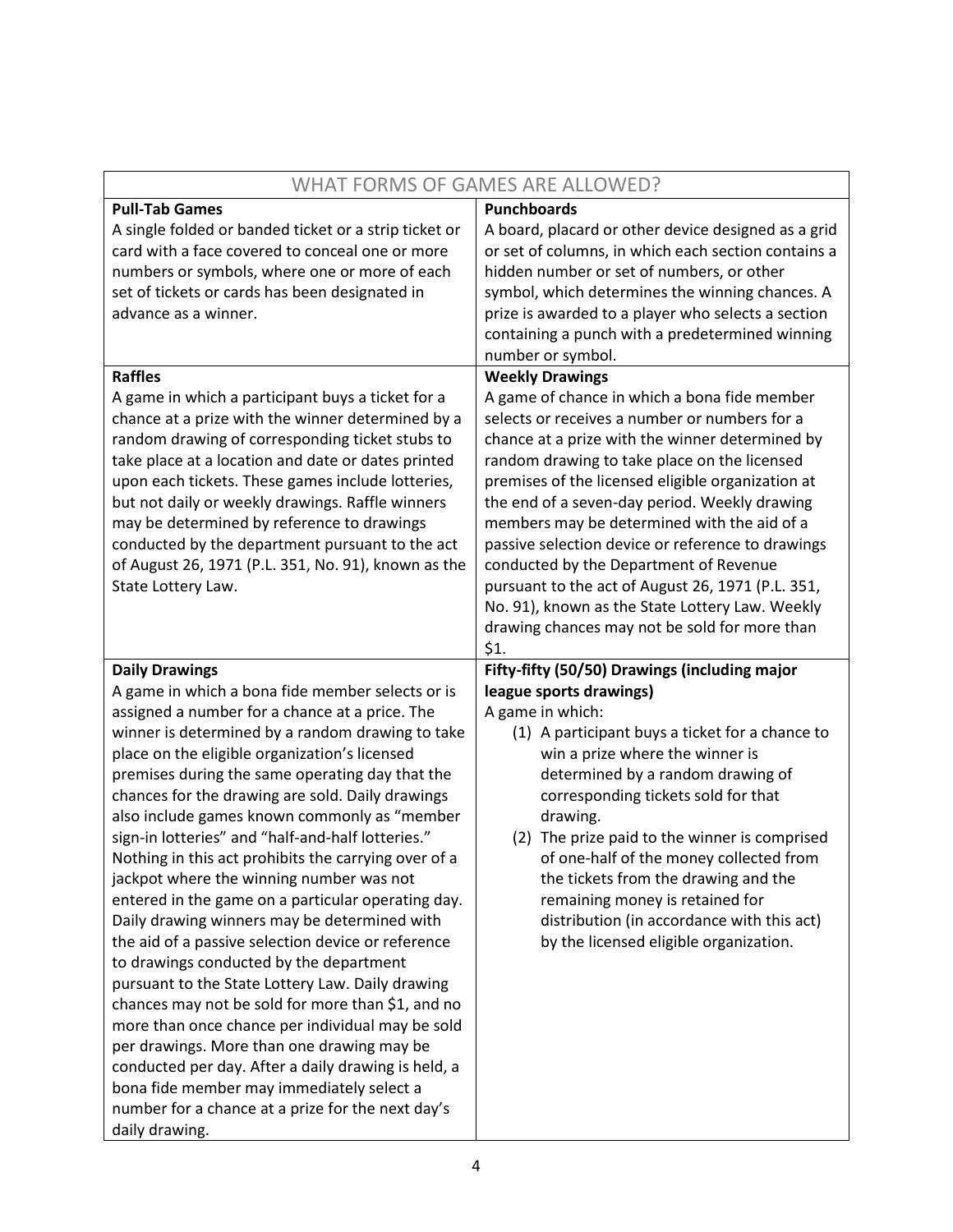| <b>Race Night Games</b>                           | Pools*                                                 |
|---------------------------------------------------|--------------------------------------------------------|
| A game of chance in which multiple participants   | An activity in which a person pays an entry fee for    |
| place entry fees or wagers on a prerecorded horse | each chance to win cash or merchandise based on        |
| race displayed on a single screen to multiple     | the outcome of an event or series of events            |
| participants in a gaming session that does not    | wherein the participants in the event or series of     |
| exceed eight consecutive hours and is not         | events are natural persons or animals. The             |
| conducted more frequently than once a month.      | maximum number of individuals that may                 |
| This does not include an instant racing machine,  | participate is 100 people and the maximum entry        |
| historical racing machine or other similar pari-  | fee is \$20 per individual where there is at least one |
| mutuel device.                                    | guaranteed winner. All entry fees collected for the    |
|                                                   | pool are paid as prizes to one or more participants.   |
|                                                   | No entry fees are retained by the person or            |
|                                                   | licensed eligible organization operating the pool.     |

\*Pools are limited by the Professional and Amateur Sports Protection Act (28 U.S.C. §§ 3701, et seq.), which states that it is unlawful for a person to sponsor, operate, advertise, or promote, pursuant to the law or compact of a government entity, a lottery, sweepstakes, or other betting, gambling, or wagering scheme based, directly or indirectly on one or more competitive games in which professional athletes participate, or are intended to participate, or one or more performances of such athletes in such games. Therefore, pools involving professional or amateur athletes are not authorized in this Act.

| <b>WHAT ARE THE PRIZE LIMITS?</b>             |                                                      |
|-----------------------------------------------|------------------------------------------------------|
| <b>Individual Prize Limit</b>                 | Maximum cash prize which may be awarded for          |
|                                               | any single chance shall not exceed \$2,000           |
| Raffle Prize Limit                            | Maximum cash prize which may be awarded in           |
|                                               | raffles in any calendar month shall not exceed       |
|                                               | \$15,000                                             |
| Aggregate Prize Limit                         | Maximum weekly (7 day) prize limit awarded from      |
|                                               | games of chance by a licensed eligible organization  |
|                                               | shall not exceed \$35,000                            |
| Are there any exceptions to the prize limits? | Raffles conducted under a special raffle permit are  |
|                                               | subject to separate prize limits (as noted in the    |
|                                               | Special Raffle Permits section). Daily and weekly    |
|                                               | drawings in which amounts are paid out in a          |
|                                               | carryover daily drawing or weekly drawing are not    |
|                                               | subject to the prize limits. A carryover occurs when |
|                                               | there is no winner in the prior daily or weekly      |
|                                               | drawing and the prize from such drawing is carried   |
|                                               | over to be included as a prize in the next daily or  |
|                                               | weekly drawing. When daily or weekly drawings        |
|                                               | pay out 100 percent of the gross revenue from the    |
|                                               | game, the prize does not count against the weekly    |
|                                               | prize limit. Major league sports drawings are not    |
|                                               | subject to the general prize limits.                 |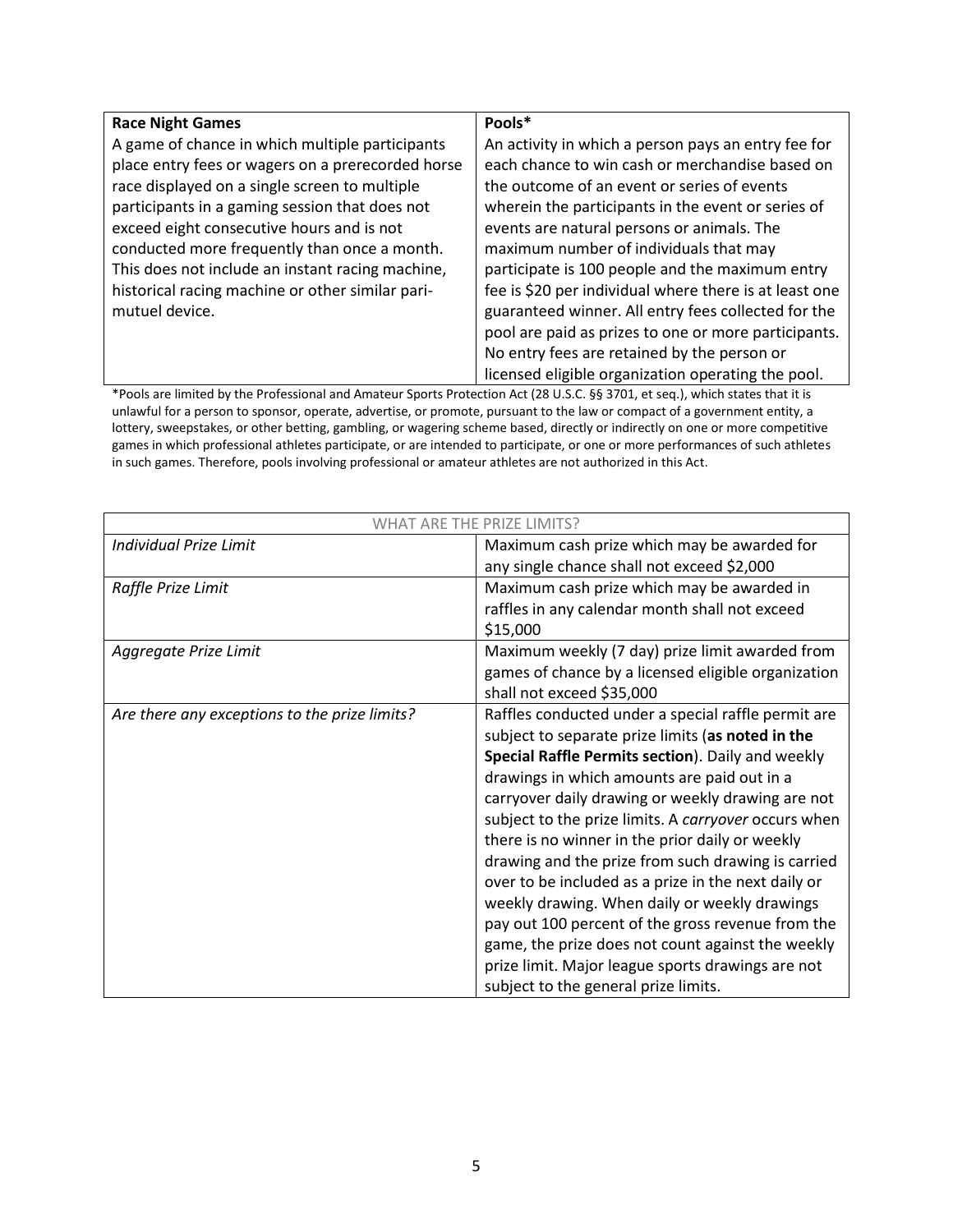| <b>CLUBS</b>                                       |                                                       |
|----------------------------------------------------|-------------------------------------------------------|
| Is the applicant an organization that possesses a  | If the answer is YES, then the organization qualifies |
| liquor license?                                    | as a club.                                            |
| How does a club application differ from a standard | Clubs must complete sections 4a and 4b of the         |
| application?                                       | Eligible Organization Games of Chance application,    |
|                                                    | which request the Liquor Identification Number        |
|                                                    | (LID) and Liquor License Number, respectively.        |
| What additional requirements exist for clubs with  | Effective July 1, 2015, club applicants holding a     |
| <b>Small Games of Chance license?</b>              | liquor license must attach their most recent annual   |
|                                                    | report filed with the Pennsylvania Department of      |
|                                                    | Revenue to their Eligible Organization Games of       |
|                                                    | Chance Application.                                   |
| How must a club handle proceeds from games of      | Club licensees, unlike other licensed eligible        |
| chance?                                            | organizations that may only use proceeds for          |
|                                                    | public interest purposes, may use some of the         |
|                                                    | proceeds for operating expenses. Annual reporting     |
|                                                    | requirements apply for club licensees.                |

| <b>AUXILIARY GROUPS</b>                                                                                                                                                                                                                                                                                                                                                   |                                                      |
|---------------------------------------------------------------------------------------------------------------------------------------------------------------------------------------------------------------------------------------------------------------------------------------------------------------------------------------------------------------------------|------------------------------------------------------|
| Does a group qualify as ALL of the following?                                                                                                                                                                                                                                                                                                                             | If the answer is YES, than the group qualifies as an |
| A division, subsidiary or affiliated<br>organization or association of an eligible<br>organization, incorporated or<br>unincorporated.<br>A group whose operation is subject to and<br>restricted by the bylaws, rules, regulations<br>and procedures of the eligible<br>organization.<br>A group established for the sole purpose<br>of aiding or assisting the eligible | auxiliary group to an eligible organization.         |
| organization and its members in the<br>fulfillment of the eligible organization's<br>purposes.                                                                                                                                                                                                                                                                            |                                                      |
| My parent organization has a Small Games of                                                                                                                                                                                                                                                                                                                               | NO, auxiliary groups operating on the licensed       |
| Chance License. Does the auxiliary group need to                                                                                                                                                                                                                                                                                                                          | premises of a licensed parent organization may       |
| obtain its own license?                                                                                                                                                                                                                                                                                                                                                   | operate under the parent's license. However, all     |
|                                                                                                                                                                                                                                                                                                                                                                           | auxiliary groups must be listed in Schedule E of the |
|                                                                                                                                                                                                                                                                                                                                                                           | parent organization's Eligible Organization Games    |
|                                                                                                                                                                                                                                                                                                                                                                           | of Chance Application.                               |
| My parent organization DOES NOT have a Small                                                                                                                                                                                                                                                                                                                              | The PARENT organization must apply for a Small       |
| Games of Chance License. Does the auxiliary group                                                                                                                                                                                                                                                                                                                         | Games of Chance License and list the auxiliary       |
| or the parent organization need to obtain a new                                                                                                                                                                                                                                                                                                                           | organization in Schedule E of the Eligible           |
| license?                                                                                                                                                                                                                                                                                                                                                                  | Organization Games of Chance Application.            |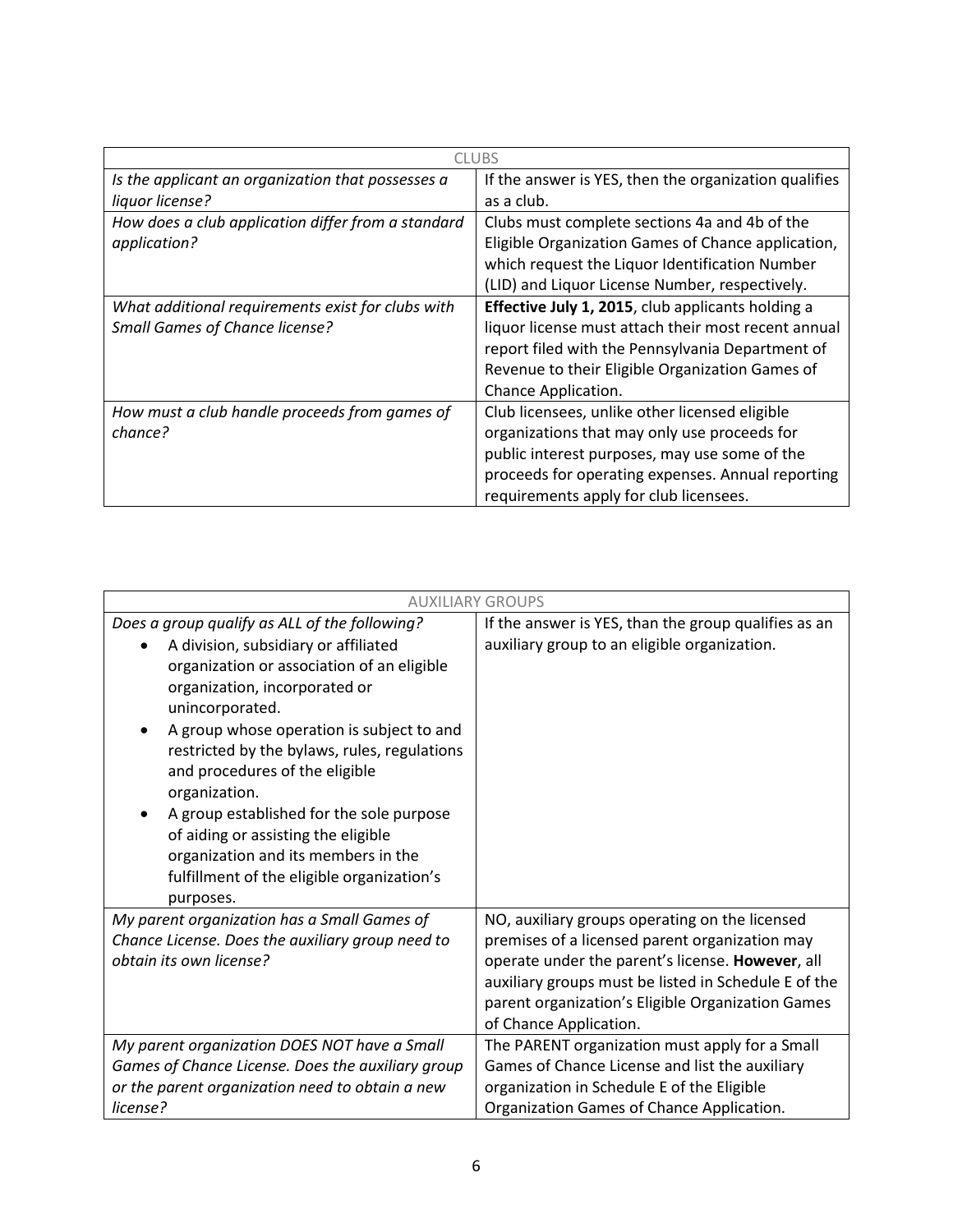| <b>AUXILIARY GROUPS (CONTINUED)</b>                  |                                                      |
|------------------------------------------------------|------------------------------------------------------|
| My parent organization has a Small Games of          | The parent organization can fill out a new           |
| Chance License, but did not list the auxiliary group | application and select the "Change of Data" block    |
| in Schedule E of the application before the license  | in section 1. In this case, no additional documents  |
| was received. Can the auxiliary group still be added | need to be attached, and there is no charge for the  |
| to the license?                                      | change of data. On the new application, the          |
|                                                      | auxiliary organization must be listed in Schedule E. |
|                                                      | An email to the Treasurer's Office with details of   |
|                                                      | the change of data is also acceptable in lieu of     |
|                                                      | filling out a new application.                       |

| WHAT DOCUMENTS MUST BE ATTACHED TO THE APPLICATION? |                                                        |
|-----------------------------------------------------|--------------------------------------------------------|
| What type of document can I attach to prove         | The Treasurer's Office recommends that applicants      |
| that my organization has been in active existence   | submit a copy of their organization's meeting          |
| for over one year?                                  | minutes dated at least one year prior to the date of   |
|                                                     | the application or other documentation that clearly    |
|                                                     | and legally establishes the organization's existence.  |
| My organization is incorporated. What               | An incorporated organization must submit a copy of     |
| documents should I attach to the application?       | its Articles of Incorporation.                         |
| My organization is non-incorporated. What           | A non-incorporated organization must attach a copy     |
| documents should I attach to the application?       | of its bylaws OR other legal documents that define     |
|                                                     | the organization's structure and purpose.              |
| What document should I submit to prove my           | An organization should attach a copy of its Internal   |
| organization's non-profit status?                   | Revenue Service tax emption approval letter or         |
|                                                     | official documentation indicating that the applicant   |
|                                                     | is a non-profit charitable organization.               |
| What documentation is required in regards to        | If the premises are rented or leased by the applicant: |
| our licensed premises where games of chance         | Copies of all written rental or lease                  |
| would be held?                                      | agreements between the applicant and the               |
|                                                     | owner of the premises upon which the                   |
|                                                     | games of chance will be conducted should               |
|                                                     | be attached to the application.                        |
|                                                     | If the premises are owned by the applicant:            |
|                                                     | A copy of the deed should be attached to               |
|                                                     | the application.                                       |
| Can the Treasurer's Office perform the              | Yes, notary services are available by appointment in   |
| notarization of the applicant's signature?          | the Treasurer's Office for a fee of \$5.00.            |
|                                                     |                                                        |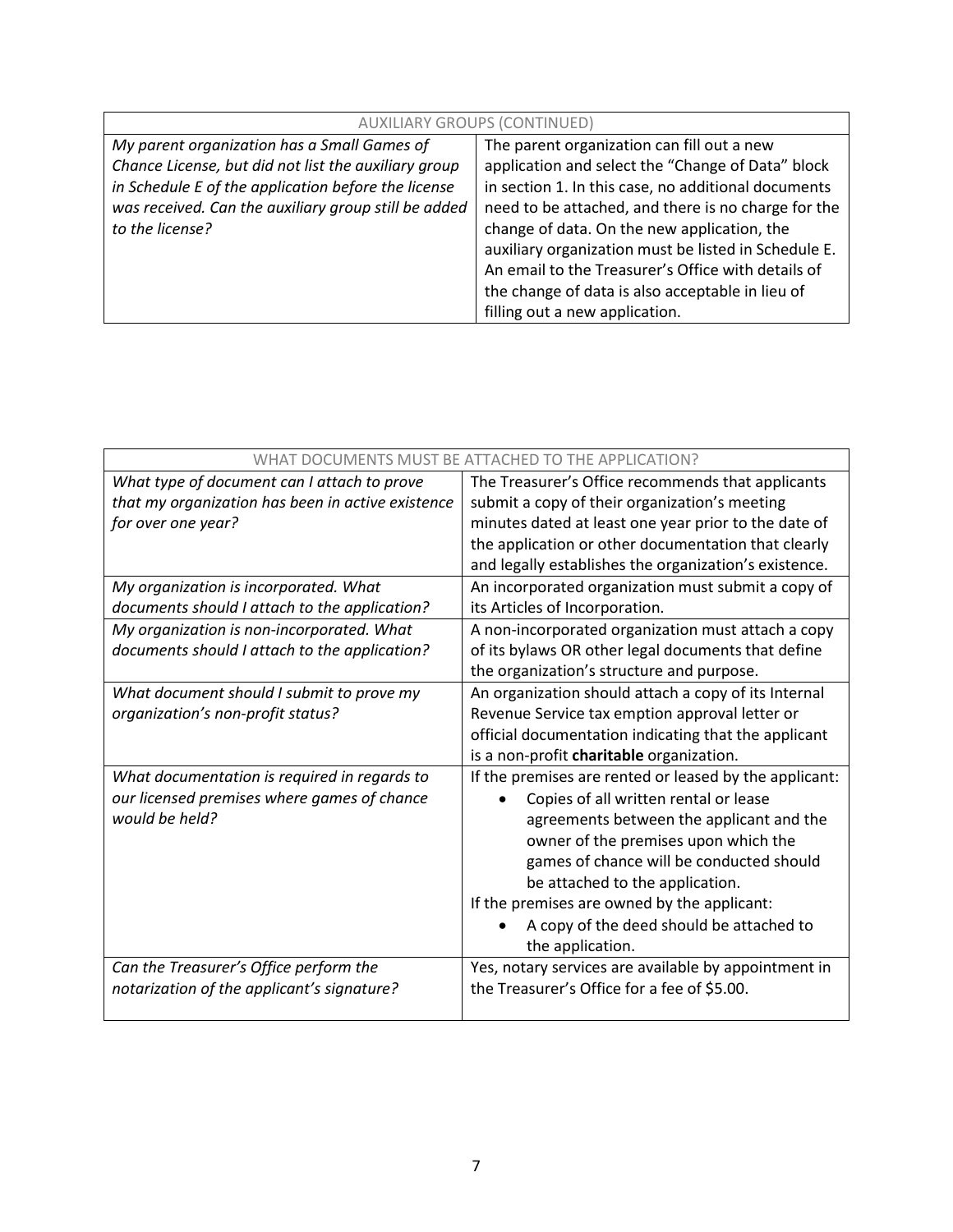| <b>LICENSED PREMISES</b>                           |                                                      |
|----------------------------------------------------|------------------------------------------------------|
| What is the definition of "licensed premises?"     | Licensed premises are the specific location upon     |
|                                                    | which a licensed eligible organization is authorized |
|                                                    | to conduct games of chance.                          |
| What if the organization does not own the licensed | In these cases, for example when an organization     |
| premises for which they are applying?              | has a table at an event hosted on the premises of a  |
|                                                    | different company or organization, the applicant     |
|                                                    | must explain the circumstances of the case as part   |
|                                                    | of the application. This explanation must be         |
|                                                    | included when checking the "Other (Explain)" box     |
|                                                    | in section 9 of the Eligible Organization Games of   |
|                                                    | Chance Application, and takes the place of           |
|                                                    | documentation of ownership, lease, or rental.        |
| May our organization conduct games of chance       | A licensed eligible organization, that is not a club |
| outside of our licensed premises?                  | licensee, may conduct games of chance at a           |
|                                                    | location off its premises as long as the treasurer   |
|                                                    | has been notified.                                   |
| My organization has a Small Games of Chance        | The organization must send a letter to the County    |
| License in Dauphin County but is selling raffle    | Treasurer and District Attorney of the county        |
| tickets outside of the county. What steps must be  | where the tickets will be sold, informing them that  |
| taken in this case?                                | your organization is selling raffle tickets in their |
|                                                    | county.                                              |

| <b>SPECIAL RAFFLE PERMITS</b>                      |                                                       |
|----------------------------------------------------|-------------------------------------------------------|
| My organization is conducting a raffle and already | Special raffle permits are issued to a licensed       |
| has a Small Games of Chance License. Do we also    | eligible organization and authorizes the eligible     |
| need to have a Special Raffle Permit?              | organization to conduct a raffle with prize limits    |
|                                                    | exceeding the standard prize limits for raffles.      |
|                                                    | If an organization wishes to conduct a raffle in      |
|                                                    | which the value of a single prize exceeds \$2,000     |
|                                                    | OR the value of all prizes exceeds \$15,000 in one    |
|                                                    | calendar month, a special raffle permit IS needed.    |
|                                                    | The value of all prizes awarded shall not exceed      |
|                                                    | \$150,000 in one calendar year. However, if the       |
|                                                    | organization is a volunteer fire, ambulance, rescue   |
|                                                    | or conservation organization, then prizes may be      |
|                                                    | awarded up to \$250,000. If the value of single and   |
|                                                    | total prizes do not exceed these levels, then a       |
|                                                    | special raffle permit is not necessary.               |
| Can my organization hold "raffle auctions" or      | A raffle auction, also known as a "Chinese            |
| "Chinese auctions?" Does this require a Special    | auction," is a game of chance in which a              |
| Raffle Permit?                                     | participant buys a ticket for a chance to win a prize |
|                                                    | where tickets are placed in a location assigned to a  |
|                                                    | particular prize. The winner of each prize is         |
|                                                    | determined by a random drawing of a ticket that       |
|                                                    | corresponds to the ticket held by a participant.      |
|                                                    | Organizations seeking to hold a raffle auction DO     |
|                                                    | NOT need a special raffle permit to do so.            |